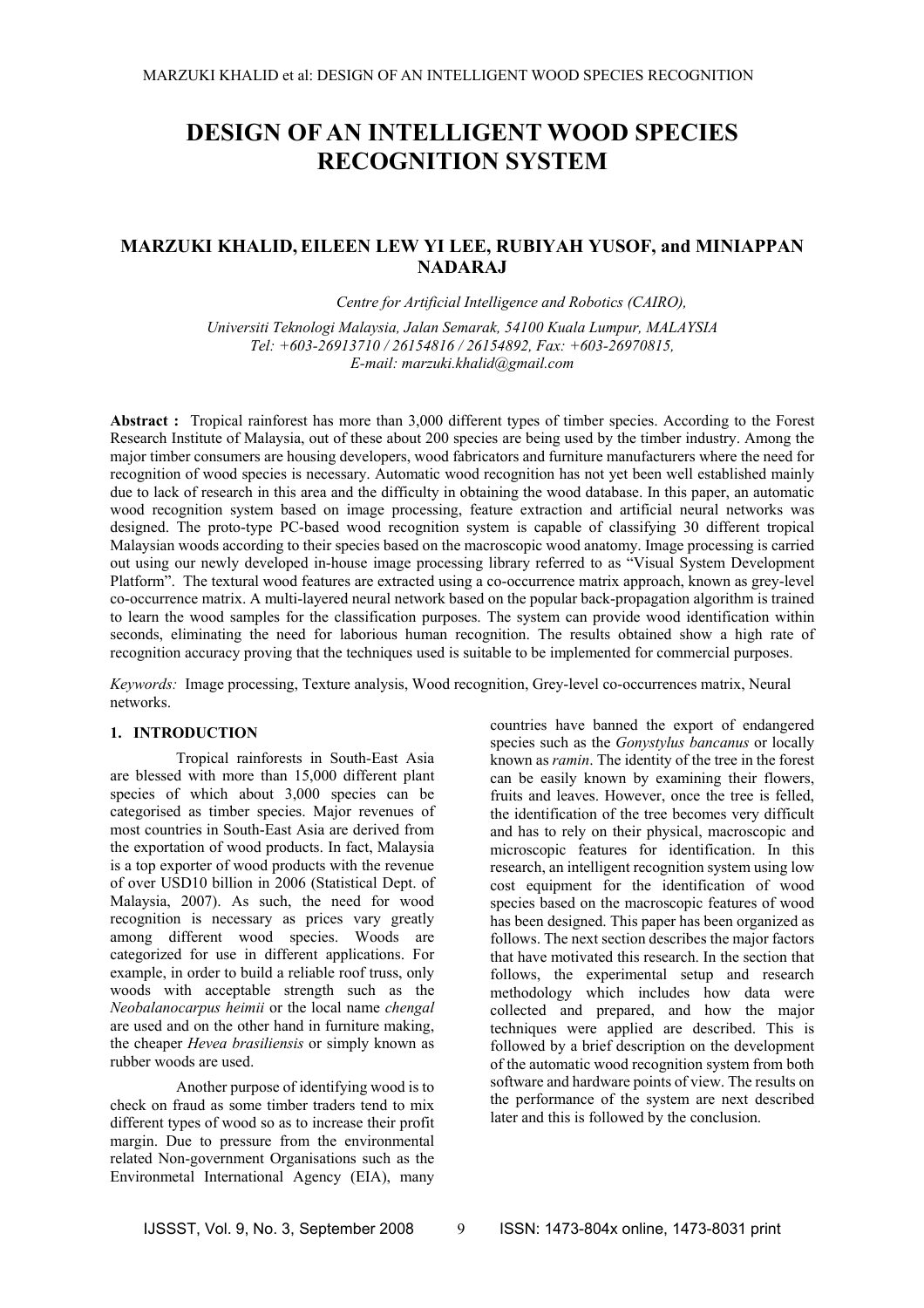#### **2. MOTIVATION FOR RESEARCH**

It takes a long time to train a person to be competent in wood identification. Furthermore, manual examination of the wood sample can be very subjective. At present, timber is examined by using the naked eye or sometimes with the aid of a magnifier (Menon, 1993). In addition to the macroscopic features of wood, physical features such as weight (different moisture content), colour (variation), feel, odour, hardness, texture, and surface appearance are also considered. For unknown specimen, usually dichotomous keys are used where a step by step analytical procedure on the examination of the wood structure is provided. Figure 1 shows an example of the macroscopic features of six different wood species in Malaysia. These images were captured using a Picolo CCD camera with 10x magnification. It can be observed that at 10 times magnification, these woods can be distinguished, though not so easily and quickly, due to the difference in the structure. Thus, there is an urgent need to use a better way of wood identification like automatic visual inspection systems incorporating techniques such as image

processing, statistical feature extraction and artificial neural networks.

Vision technology has existed in the forest product industry since the early 1980s. Most research has been in the development of automatic visual inspection systems in the wood industry for the purpose of grading, trimming and edging based on the quality of the wood and the presence of defects. These machines used technologies and devices such as ultrasound, microwave, nuclear magnetic resonance, X-ray, laser ranging, cameras and spectrometers which are rather expensive (Conners *et al.*, 1997). In a related work previously, they designed a computer vision system for locating and identifying defects on lumber and automatically grade the boards based on the output of the vision system (Conners *et al*, 1989). Another wood defect classification system is based on self-organizing feature construction and neural network classification by (Lampinen and Smolander, 1996). (Kauppinen, 1999) developed a colour based visual inspection method for wood properties such as sound knots and dry knots which are useful for wood grading.



Fig. 1. Six examples of macroscopic anatomy images of Malaysian wood: (a) bintangor, (b) nyatoh , (c) sesendok, (d) ramin, (e) mersawa and (f) jelutong.

(Jordan, 1998) developed a wood species classification system based on the analysis of ultrasonic signals. Many species of wood have subtly different elastic responses due to its own cellular structural characteristics. Thus, the recipient waveform which propagates through the tangential, radial and longitudinal surface of the wood is used to identify the species of wood according to this technique. Then artificial neural network is used to classify the received waveforms in terms of the species. However, this research involves classification of only four different major species of temperate woods in the United States of America that is oak, alder, maple and pine. The accuracy rate for this system is about 97% using 20 samples for training and 10 samples for testing.

 Another closely related research in wood species identification is by (Brandtberg, 2002) which classify individual tree crowns into respective species groups, using high spatial resolution infrared colour aerial photographs. In this type of digital image, the trees are visible as individual objects. The number of acquired set of photographs to classify using this method are rather large using the applied grade of membership (GoM) model, which is suitable for dealing with large datasets.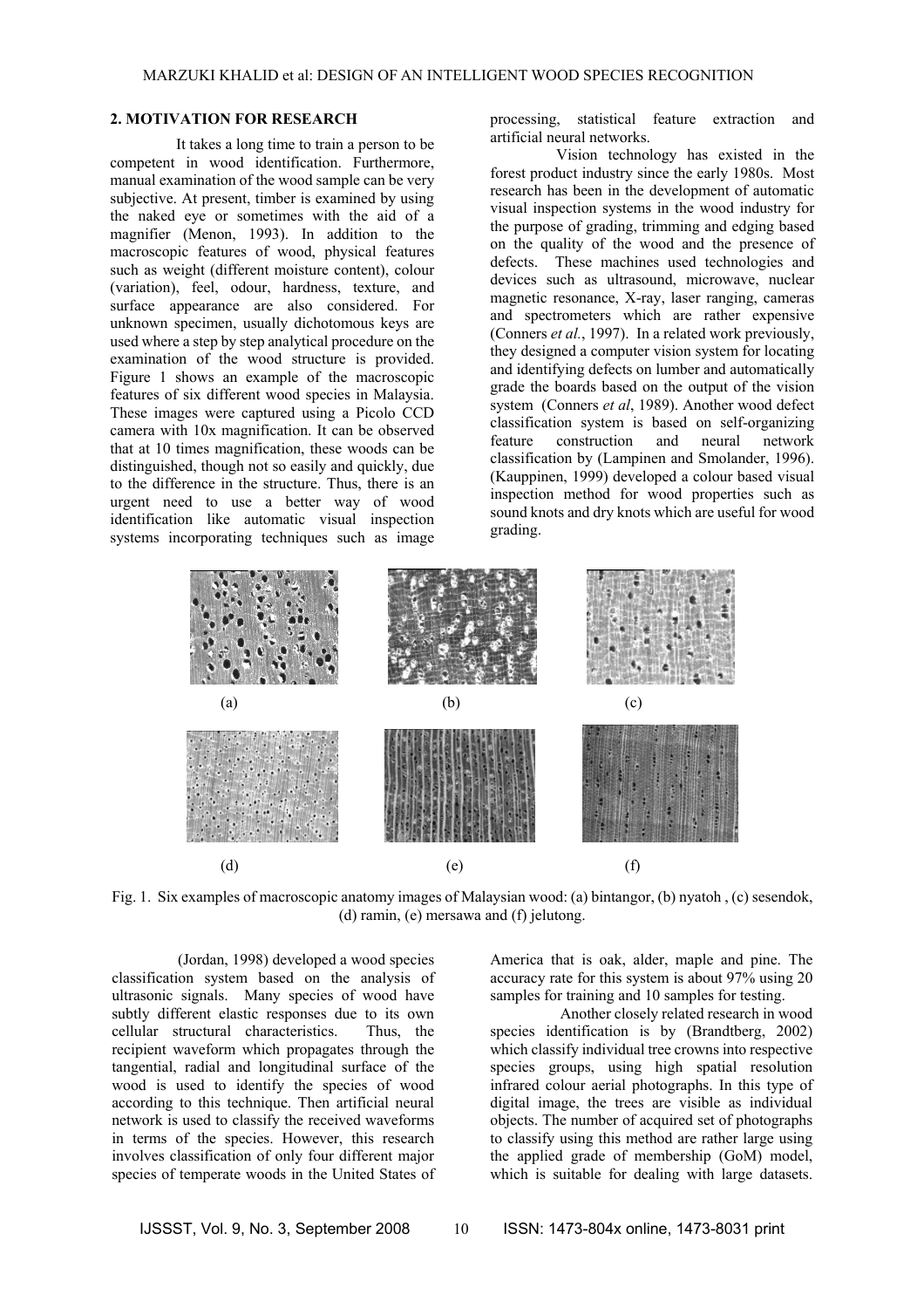The extent of each tree crown in the image is defined using a previously published procedure. Based on colour information (hue), an optimal fuzzy thresh-holding technique divides the tree crown universal set into a dominant set and also into its minor complement. Nine different features of each image object are then estimated, and transformed using principal component analysis (PCA). The GoM model needs initial membership values, which are estimated using an unsupervised fuzzy clustering approach of small sub-areas (branches in the tree crowns) and their corresponding digital numbers in each colour band (RGB-images). Classification is obtained based on three outputs: (1) coniferous/deciduous, (2) scotspine/norway spruce, and (3) birch/aspen. The accuracies (ground patches excluded), using the supervised GoM model with cross validation, are 87%, 76%, and 79%, respectively for each type of species. The accuracy for the compounded system is 67% which is rather low. These two works made use of expensive devices in trying to recognize rather few types of species. Other than these two notable works, there has not been much development in automatic wood recognition, perhaps due to the following factors: (1) difficulty in obtaining a wide range of wood database, (2) lack of availability of proven techniques for wood recognition, (3) current research makes use of expensive devices and (4) availability of human inspectors especially in developing countries.

In this research we are involved

in designing an automatic wood recognition system that can classify the species of tropical timber. Our intention was to use a PC and inexpensive supporting devices such as a CCD camera and an in-house developed lighting unit using light-emitting diode (LED) arrays. Image processing techniques are used for enhancing the image using our in-house developed image processing library which we named Visual System Development Platform (VSDP). Our research is also involved in finding suitable algorithms for extracting the correct features from the wood cubes prepared by the Forest Research Institute of Malaysia (FRIM). Features extracted should be rotation-invariant as it would be cumbersome to always place the wood in a certain orientation during the data acquisition. Through our investigation we found that the grey-level co-occurrence matrix approach or GLCM is suitable for such purpose. Classification is then based on the popular back-propagation algorithm (BP) based on 20 features extracted from each wood species.

## **3. RESEARCH METHODOLOGY**

 The research methodology can be described from the following points; data collection, data acquisition, image enhancement, feature extraction and classification using neural networks. A block diagram of the procedures in the wood recognition system is shown as in Fig. 2.



Fig. 2. A block diagram showing the procedures of the wood recognition system.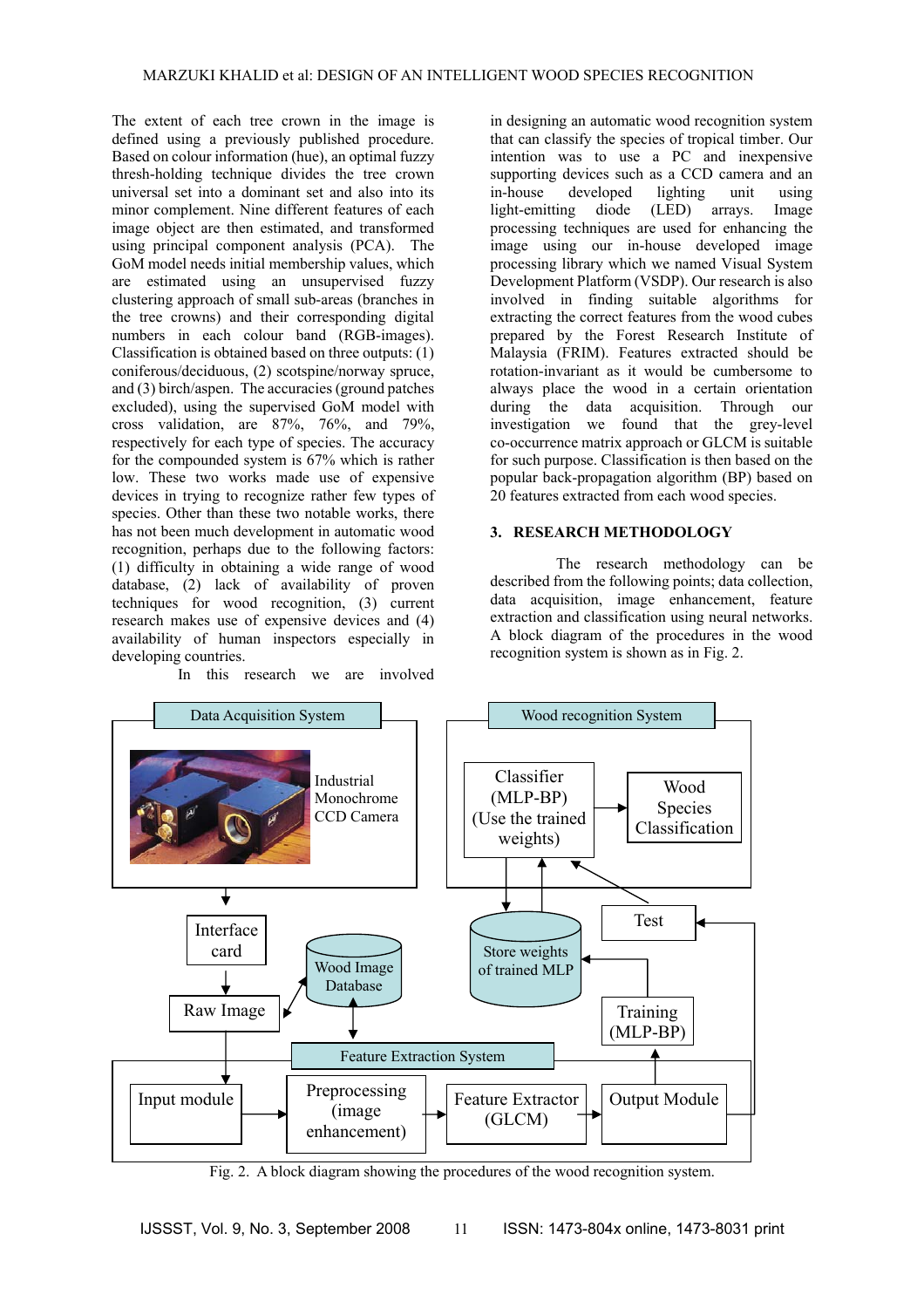#### **3.1 Data Collection**

Authenticated wood samples were obtained from the FRIM wood collection library and cut into 2-centimetre cubes. These samples were boiled until they were soft enough to be cut cross-sectionally. Each wood has been carefully labeled to avoid wrong identification. The sectioning was carried out by the use of a sliding microtome The macroscopic anatomy of the wood cube is extracted in our experiments using low cost CCD cameras instead of the microscopic thin-layer wood anatomy identification which need more expensive equipment. Research is currently being carried out to develop a faster method of preparing the wood cubes using special tools by our industrial counterpart.

#### **3.2 Image Data Acquisition**

The experimental system has been set up to acquire the images of the wood macroscopic anatomy using the industrial monochrome CCD camera (JAI CV-M50 type) with a 40mm extension tube lens as shown in Figure 3. It is interfaced through a EureCard PICOLO interface card which is compatible with Windows 95 / 98 / 2000 / NT and DOS-32 bit and supports real-time transfer of full resolution images up to 768 x 576 pixels. The wood recognition system software is implemented in Visual C++ 6.0 using the in-house developed VSDP image library. This library provides a variety of image processing procedures to acquire good images of the wood for identification including the camera acquisition function for a variety of camera interfaces. The images of the wood samples are acquired using the functions from the *vsCam* module of VSDP which is a module for camera controlled and data acquisition. The lighting is to remain constant throughout the data acquisition of training and testing data. A clamp is used to hold the wood under the lens to be maintained constantly over a specified distance and also to avoid image blurring. A database module of the wood images acquired has been developed in the software using Microsoft Access 2003 and Sequence Query Language (SQL).



Fig 3. A CCD camera with a 40mm extension tube is used to acquire the macroscopic wood anatomy.

#### **3.3 Image Enhancement**

A variety of image processing techniques are available using VSDP. After the image is acquired, high-pass spatial filtering (Gonzalez and Woods, 1992) is performed to sharpen the image in order to give a clearer definition of the texture properties of the macroscopic wood anatomy. This function was implemented using the high-pass filtering function available in the VSDP library. Next, contrast enhancement was done to the iris images which was then followed by Histogram equalization to enhance the wood images. An example of image enhancement using the two procedures of the VSDP Image Library is shown in  $Fig. 4.$ 



Fig. 4. Two procedures which are used to enhance the image quality using VSDP Image Processing Library: (a) Image Sharpening using high-pass filter and (b) Contrast enhancement using histogram equalization

#### **3.4 GLCM Feature Extractor**

Due to their stochastic nature, wood textures can be characterized by statistical means into first, second and higher-order statistics. Therefore, a texture analysis method was used to extract the distinct features of each wood. Texture analysis methods have been utilized in a variety of application domains such as remote sensing, surface inspection, medical imaging, and remote sensing (Jain et al., 2000). From our investigation of several texture analysis methods, the grey level co-occurrence matrix (GLCM) seems appropriate (Haralick 1973, 1979), though it has never been used in wood recognition application. In this approach, the textural features of an image *I* is based on the assumption that the texture information is contained in the overall or average spatial relationship which the grey tones in the image *I* have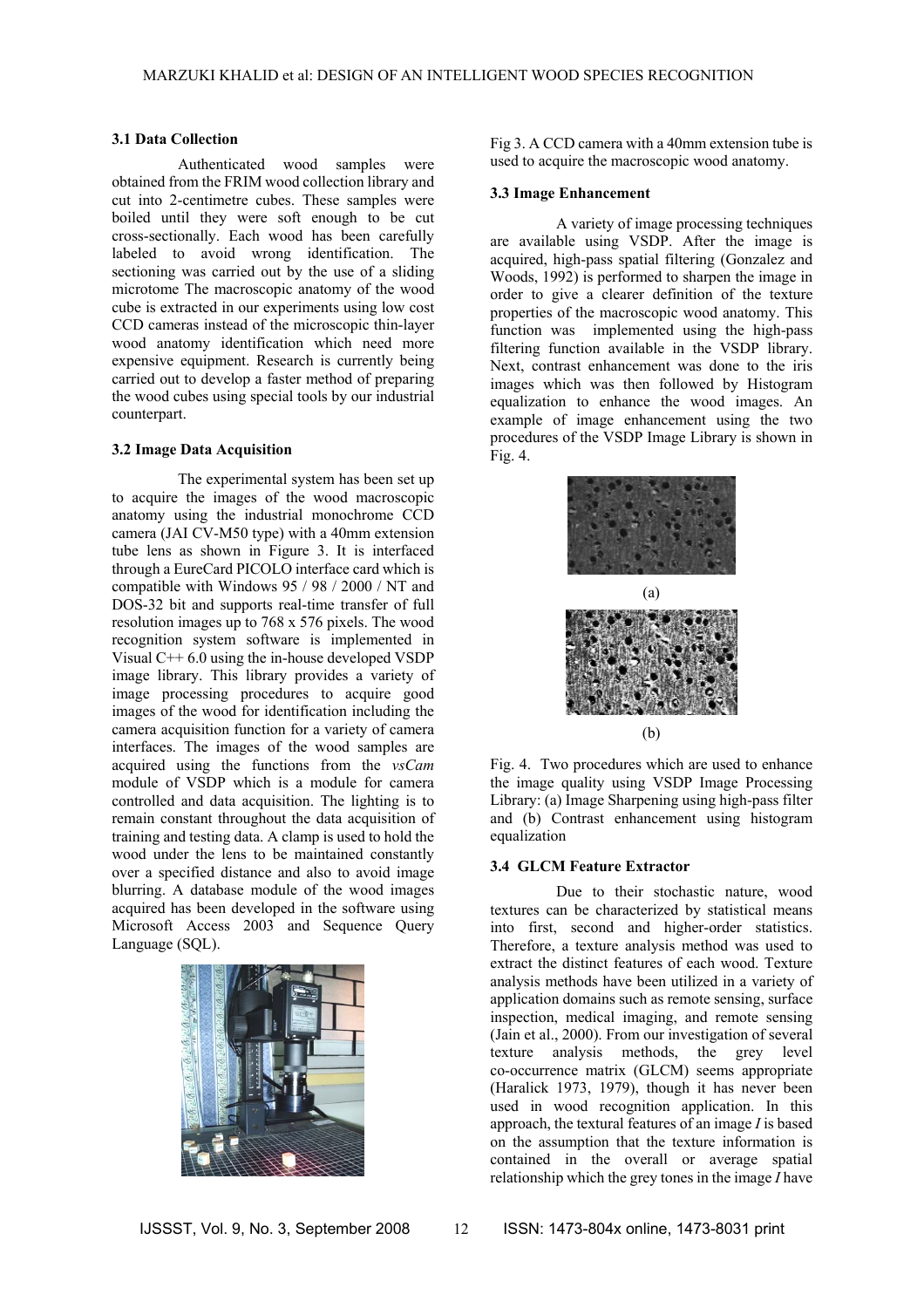with one another. More specifically, this texture information is adequately specified by a set of grey tone spatial dependence matrices that are computed for various angular relationships and distances between neighboring resolution cell-pairs on the image. The features are derived from these grey tone spatial dependence matrices.

The GLCM approach can be described as follows. Consider

 ${I(x, y), 0 \le x \le N - 1, 0 \le y \le N - 1}$  such that it denotes an  $N \times N$  image with *G* grey levels. The  $G \times G$  grey level co-occurrence matrix  $P_d$  for a displacement vector  $\mathbf{d} = (dx, dy)$  is defined as follows. The entry  $(i,j)$  of  $P_d$  is the number of occurrences of the pair of grey levels *i* and *j* which are a distance **d** apart. Formally, it is given as in Equation (1) where:

 $(r, s), (t, v) \in N \times N, (t, v) = (r + dx, s + dy)$ , and  $|\cdot|$  is the cardinality of a set.

$$
P_d(i, j) = |\{((r, s), (t, v)): I(r, s) = i, I(t, v) = j\}|
$$
\n(1)

For each wood cube, the co-occurrence matrices are calculated from four directions, which are horizontal, vertical, diagonal 45° and diagonal 135°. A new matrix is formed as the average of these matrices that is used for extracting the features. In this way, the extracted features will be rotation invariant at least for 45° steps of rotation. The final co-occurrence matrix is normalized using Equation (2) to transform GLCM matrix into a close approximation of the probability table.

$$
P(i, j) = \frac{P_d(i, j)}{\sum_{i,j=0}^{N-1} P_d(i, j)}
$$
(2)

*Where*  $P_d$  *is GLCM matrices value of and N is range of i and* j.

The total features extracted using the GLCM approach from each wood sample orientation are given as follows:

1. Angular Second Moment

$$
f_{\overline{I}} = \sum_{i} \sum_{j} \left\{ P(i,j) \right\}^2 \tag{3}
$$

2. Contrast

$$
f_2 = \sum_{n=0}^{N-1} n^2 \left\{ \sum_{i=1}^{N} \sum_{j=1}^{N} P(i, j) \right\}
$$
 (4)

3. Correlation

$$
f_3 = \frac{\sum\limits_{i} \sum\limits_{j} (ij) P_{ij} - \mu_x \mu_y}{\sigma_x \sigma_y} \tag{5}
$$

*Where*  $\mu_x$  *and*  $\mu_y$  *are mean value and*  $\sigma_x$  *and* 

*σy are standard deviation.* 

\n- 4. Entropy\n 
$$
f_4 = -\sum_{i} \sum_{j} P_{ij} \log(P_{ij})
$$
\n
\n- 5 Inverse Difference Moment
\n

$$
\frac{1}{2} \cdot \sum_{i=1}^{n} \frac{1}{i}
$$

$$
f_5 = \sum_{i} \sum_{j} \frac{1}{1 + (i - j)^2} P_{ij}
$$
 (7)

#### **3.5 Wood Species Classification Using Artificial Neural Networks**

The popular multilayer perceptron (MLP) artificial neural network (ANN) trained using the backpropagation (BP) algorithm described in detail in many literatures including (Rumelhart et.al., 1985) is used to classify the wood species. Though other types of ANN can be adopted, since this is a proto-type development and due to time constraint, we opt to use the standard ANN algorithm. Neural Network have been proven to be useful for many types of application. Some of these applications can be found in (Chen,1994), (Hyun,1995), (Irwin et. al,1995), (Omatu et. al.,1995), and (Smith,1993). Several MLP models were experimented using 20 input features extracted from the GLCM approach and an example of the input features of several wood samples is shown as in Table 1.

In this prototype, twenty different types of tropical woods have been randomly acquired from the FRIM wood library and the list is given as in Table 2. A total of 1,753 images were used for the ANN training while another 196 images were used for testing. Experiments were conducted to determine a suitable MLP model for use in the recognition application. The accuracy rate of the system is determined by applying all the test images in the Database Module. As the accuracy of the MLP models are dependent on a number of factors such as the number of hidden neurons, choice of the learning and momentum parameters, the initial weights, and the number of input features, in these experiments we chose these parameters judiciously such that the performance of the system achieved an accuracy of slightly more than 95% . At this stage we found that it was difficult to improve the accuracy further and thus we stopped the experiments upon achieving such accuracy rate.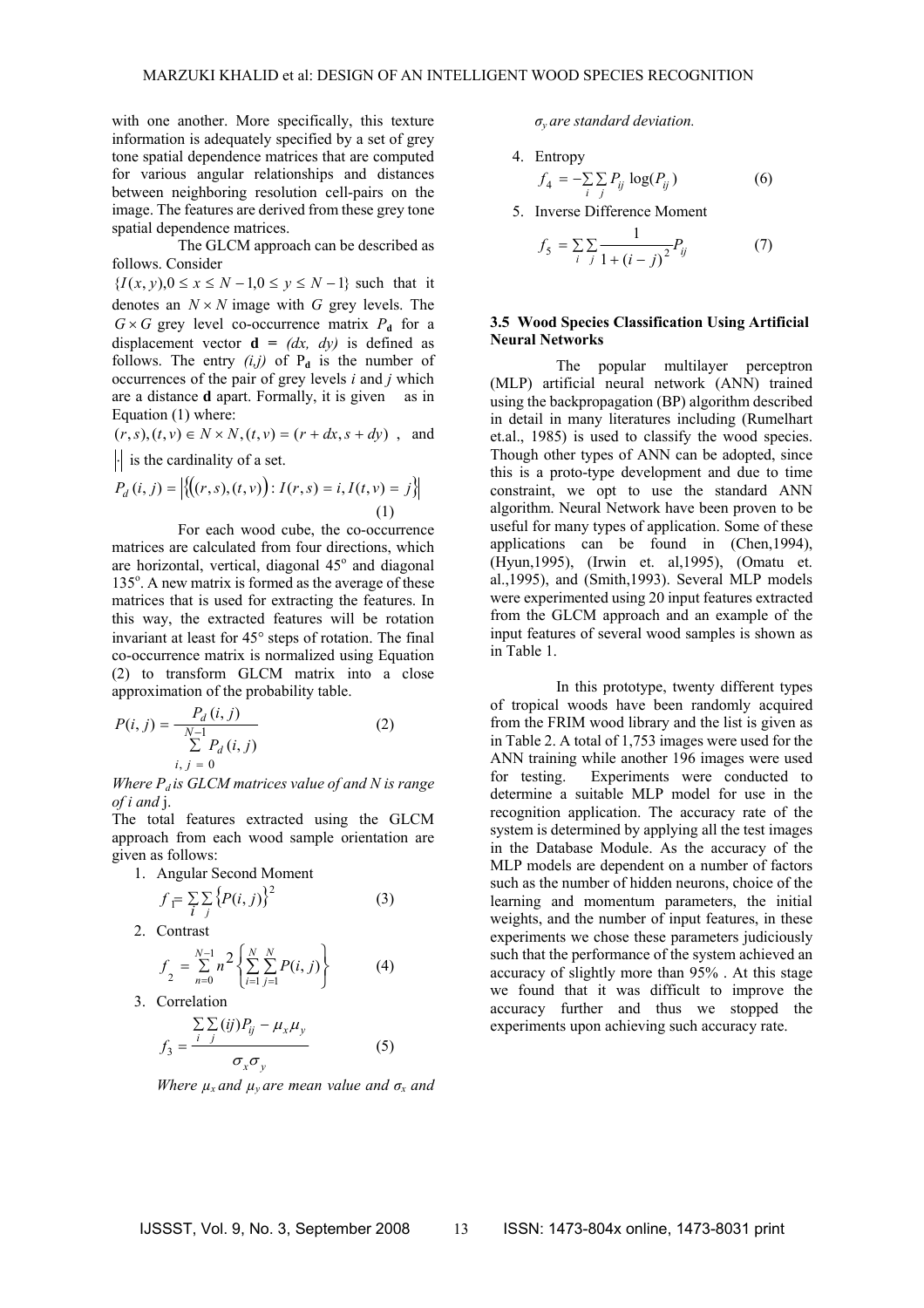| Pattern | F1     | F2                      | F3    | F4            | F5                                                                                                          | F6     | F7        | F8      | F9    | F10   | F11               | F12                                                           | F13         | F14            | F15                                 | F16         | F17   | F18          | F19   | F20    | TARGET                                                                                                                                | Wood             |
|---------|--------|-------------------------|-------|---------------|-------------------------------------------------------------------------------------------------------------|--------|-----------|---------|-------|-------|-------------------|---------------------------------------------------------------|-------------|----------------|-------------------------------------|-------------|-------|--------------|-------|--------|---------------------------------------------------------------------------------------------------------------------------------------|------------------|
|         | 0.242  | 0.314                   |       | 0.212         | 0.103                                                                                                       | 0.095  | 0.36'     | 0.274   | 0.744 | 0.744 | 0.74 <sup>4</sup> | 0.74                                                          | 0.722       | .000           | 0.476                               | 0.574       | 0.297 | 0.149        | 0.475 | 0.402  | <u>roonoon</u>                                                                                                                        | <b>Bintangor</b> |
| 2       | 0.196  | 0.257                   | 0.126 | 0.184         | 0.269                                                                                                       | 0.283  | 0.783     | 0.500   | 0.804 | 0.804 | 0.798             | $0.80^{\circ}$                                                | 0.394 0.567 |                | 0.166                               | 0.342       | 0.542 | 446          | 0.764 | 0.611  | <u>roooooo</u>                                                                                                                        | Bintangor        |
| 3       | 0.117  | 0.173                   | 0.077 | 0.099         | 0.262                                                                                                       | 0.2231 | l n gan i | 10.5161 | 0.622 | 0.622 |                   | 0.617 0.618 0.428 0.713 0.245 0.325                           |             |                |                                     |             | 0.525 | 0.371        | 0.697 | 0.626  | <u>roooooo </u>                                                                                                                       | <b>Bintangor</b> |
| 4       | 0.070  | 0.082                   |       | 0.034   0.038 | 0.161   0.206   0.482   0.459   0.280                                                                       |        |           |         |       |       | 0.279   0.276     | $0.276$ 0.395 0.478 0.156 0.187                               |             |                |                                     |             | 0.426 | 0.381        | 0.624 |        | 0.604100000010                                                                                                                        | Durian           |
| 5       |        |                         |       |               | 0.058 0.069 0.025 0.028 0.148 0.166 0.433 0.423 0.276 0.275                                                 |        |           |         |       |       |                   | 0.272   0.272   0.376   0.468   0.140   0.159   0.449   0.391 |             |                |                                     |             |       |              | 0.641 | 0.625  | r annona 10                                                                                                                           | Durian           |
| 6       |        | 0.04510.0561            |       |               | 0.015   0.020   0.189   0.221   0.538   0.494   0.489                                                       |        |           |         |       |       |                   | 0.488 0.485 0.485 0.293 0.379 0.077                           |             |                |                                     | 0.113 0.514 |       | 0.472        | 0.715 | 0.684  | 100000010                                                                                                                             | Durian           |
|         |        |                         |       |               | 0.043 0.062 0.016 0.022 0.323 0.319 0.775 0.694 0.411                                                       |        |           |         |       | 0.411 |                   |                                                               |             |                |                                     |             |       |              |       |        | 0.406   0.406   0.217   0.349   0.029   0.068   0.679   0.616   0.881   0.842   00000100                                              | Melunak          |
| 8       |        |                         |       |               | 0.043 0.062 0.016 0.022 0.323 0.319 0.775 0.694 0.411                                                       |        |           |         |       | 0.411 |                   |                                                               |             |                |                                     |             |       |              |       |        | 0.406   0.406   0.217   0.349   0.029   0.068   0.679   0.616   0.881   0.842   00000100                                              | Melunak          |
| 9       |        |                         |       |               | 0.039 0.053 0.010 0.016 0.376 0.429 0.964 0.817 0.500                                                       |        |           |         |       |       |                   | 0.499 0.493 0.495 0.216 0.266 0.006 0.045 0.776 0.765         |             |                |                                     |             |       |              | .000  |        | 10.955100000100                                                                                                                       | Melunak          |
| 10      | 0.620  |                         |       |               | 0.712 0.502 0.529 0.236 0.368 0.679 0.695 0.297                                                             |        |           |         |       | 0.296 | 0.292   0.291     |                                                               |             |                | 0.542 0.632 0.318 0.338 0.440 0.437 |             |       |              | 0.651 | 10.641 | 00001000                                                                                                                              | Nyatoh           |
| 11      |        | 0.468 0.560 0.370 0.401 |       |               | 0.270   0.354   0.735   0.701                                                                               |        |           |         | 0.273 | 0.272 | 0.268             | 0.267                                                         | 0.495 0.627 |                | 0.271                               | 0.317       | 0.481 | 0.452        |       |        | 0.688  0.664  00001000                                                                                                                | <b>Nyatoh</b>    |
| 12      | 0.617  |                         |       |               | 0.732  0.505  0.541  0.256  0.327  0.695  0.667  0.254  0.253  0.249  0.249  0.547  0.686  0.321            |        |           |         |       |       |                   |                                                               |             |                |                                     |             |       |              |       |        | 0.353  0.444  0.412  0.646  0.629  00001000                                                                                           | Nyatoh           |
| 13      |        |                         |       |               | 0.091 0.149 0.057 0.073 0.176 0.170 0.515 0.392 0.603 0.603 0.609 0.600 0.306 0.631 0.132 0.219 0.362 0.222 |        |           |         |       |       |                   |                                                               |             |                |                                     |             |       |              |       |        | 0.545  0.468  00010000                                                                                                                | Perupok          |
| 14      |        |                         |       |               |                                                                                                             |        |           |         |       |       |                   |                                                               |             |                |                                     |             |       |              |       |        | 0.100 0.160 0.066 0.077 0.171 0.163 0.496 0.393 0.576 0.576 0.577 0.577 0.573 0.329 0.655 0.169 0.212 0.365 0.224 0.537 0.487 0001000 | Perupok          |
| 15      |        |                         |       |               | 0.096 0.158 0.065 0.074 0.176 0.158 0.492 0.393 0.583 0.583 0.579 0.579 0.307 0.636 0.148 0.196 0.354       |        |           |         |       |       |                   |                                                               |             |                |                                     |             |       | 0.203  0.521 |       |        | 0.470 00010000                                                                                                                        | Perupok          |
| 16      |        |                         |       |               |                                                                                                             |        |           |         |       |       |                   |                                                               |             |                |                                     |             |       |              |       |        | 0.07210.11110.04410.04710.07210.06610.26610.24610.13410.13410.13210.13210.40610.61810.21010.23910.36110.24910.54010.509100100000      | Ramin            |
| 17      |        |                         |       |               | 0.059 0.091 0.032 0.036 0.072 0.085 0.301 0.262 0.213 0.212 0.210 0.210 0.402 0.595 0.199 0.231             |        |           |         |       |       |                   |                                                               |             |                |                                     |             |       |              |       |        | 10.41210.32210.60210.569100100000                                                                                                     | Ramin            |
| 18      |        |                         |       |               |                                                                                                             |        |           |         |       |       |                   |                                                               |             |                |                                     |             |       |              |       |        | 0.09410.14910.06410.06610.03810.02710.21210.17910.06210.06110.05910.05910.49010.77110.29210.31210.27610.14110.44810.417700100000      | Ramin            |
| 19      |        | 0.043 0.068 0.017 0.021 |       |               | I   0.266   0.301   0.682   0.637                                                                           |        |           |         | 0.441 |       |                   |                                                               |             |                |                                     |             |       |              |       |        | 0.440 0.436 0.436 0.312 0.454 0.124 0.144 0.636 0.564 0.825 0.800 01000000                                                            | Sepetir          |
| 20      |        |                         |       |               |                                                                                                             |        |           |         |       |       |                   |                                                               |             |                |                                     |             |       |              |       |        | 0.050 0.075 0.022 0.028 0.269 0.301 0.714 0.618 0.504 0.503 0.499 0.499 0.327 0.447 0.129 0.160 0.626 0.564 0.823 0.785 01000000      | Sepetir          |
|         |        |                         |       |               | 0.062 0.093 0.031 0.038 0.278 0.293 0.719 0.621                                                             |        |           |         | 0.587 | 0.586 | 0.581             | 0.582 0.304 0.413 0.111                                       |             |                |                                     |             |       |              |       |        | 0.136  0.655  0.593  0.850  0.815  01000000                                                                                           | Sepetir          |
| 22      | 0.054  | $0.09^{\circ}$          | 0.027 | 0.034         | 0.190                                                                                                       | 0.166  | 0.483     | 0.447   | 0.859 | 0.859 | 0.856             | 0.855                                                         | 0.270       | 0.498          | 0.090                               | .140        | 0.503 | 0.364        |       | .630   |                                                                                                                                       | Sesendol         |
| 23      | 0.0901 | -0.131                  | 0.052 | 0.068         | 0.173                                                                                                       |        | 0.486     | 0.423   | 0.886 | 0.886 | 0.882             | 0.882                                                         | 0.31910.540 |                | l 0.117                             | 0.208       | 0.468 | 0.346        | 0.657 | 0.58   |                                                                                                                                       | Sesendok         |
| 24      | 0.084  |                         | 0.049 | 0.057         | 191                                                                                                         | 0.192  | 0.475     | 0.483   | 0.874 | 0.874 | 0.870             | 0.870                                                         | 0.324       | $ 0.52\rangle$ | 0.128                               | 0.164       | 0.504 | 0.390        | 0.678 | 0.65   | I NANNAN                                                                                                                              | Sesendok         |

Table 1 Twenty feature values are obtained from the GLCM approach for training the MLP. The last column states the type of wood.

| Table 2 Number of images used for training and |  |
|------------------------------------------------|--|
| testing of each wood species                   |  |

| woung of each wood species<br><b>Species Name</b> | Local<br><b>Trade</b><br>Name | Train<br>Images | <b>Test</b><br><b>Images</b> |  |  |
|---------------------------------------------------|-------------------------------|-----------------|------------------------------|--|--|
| Calophyllum<br>curtisii                           | Bintangor                     | 81              | 10                           |  |  |
| Durio lowianus                                    | Durian                        | 90              | 10                           |  |  |
| Pentace triptera                                  | Melunak                       | 90              | 10                           |  |  |
| Palaquium<br>impressinervium                      | Nyatoh                        | 90              | 10                           |  |  |
| Lophopetalum<br>javanicum                         | Perupok                       | 81              | 9                            |  |  |
| Gonystylus<br>bancanus                            | Ramin                         | 99              | 11                           |  |  |
| Sindora coriacea                                  | Sepetir                       | 80              | 9                            |  |  |
| Endospermum<br>diadenum                           | Sesendok                      | 90              | 10                           |  |  |
| Parashorea<br>densiflora                          | Gerutu                        | 89              | 10                           |  |  |
| Koompassia<br>malaccensis                         | Kempas                        | 63              | 7                            |  |  |
| Albizia splendens                                 | Kungkur                       | 81              | 9                            |  |  |
| Anisoptera<br>costata                             | Mersawa                       | 90              | 10                           |  |  |
| Neobalanocarpus<br>heimii                         | Chengal                       | 90              | 10                           |  |  |
| Dyera costulata                                   | Jelutong                      | 90              | 10                           |  |  |

| Intsia<br>palembanica         | Merbau    | 90 | 10 |  |  |
|-------------------------------|-----------|----|----|--|--|
| Artocarpus<br>kemando         | Keledang  | 90 | 10 |  |  |
| Kokoona<br>littoralis         | Mata ulat | 99 | 11 |  |  |
| Campnosperma<br>auriculatum   | Terentang | 90 | 10 |  |  |
| Myristica iners               | Penarahan | 90 | 10 |  |  |
| <i>Tetramerista</i><br>glabra | Punah     | 90 | 10 |  |  |

## **4. SOFTWARE DEVELOPMENT AND EXPERIMENTS**

The software for the wood recognition system is developed using the Visual C++ programming language and the main subroutine blocks are shown as in Fig. 2. The Main Module has a graphical user interface (GUI) and controls the other subroutines of the software. The user can acquire the wood image data correctly by tuning the CCD camera parameters through the Camera Control/Data Acquisition Module which uses VSDP Image Library routines. Several types of cameras are allowed to be connected at the same time to the PC but the user can choose only one camera at a time. Before each wood cube is placed under the camera it is carefully labeled and once the image of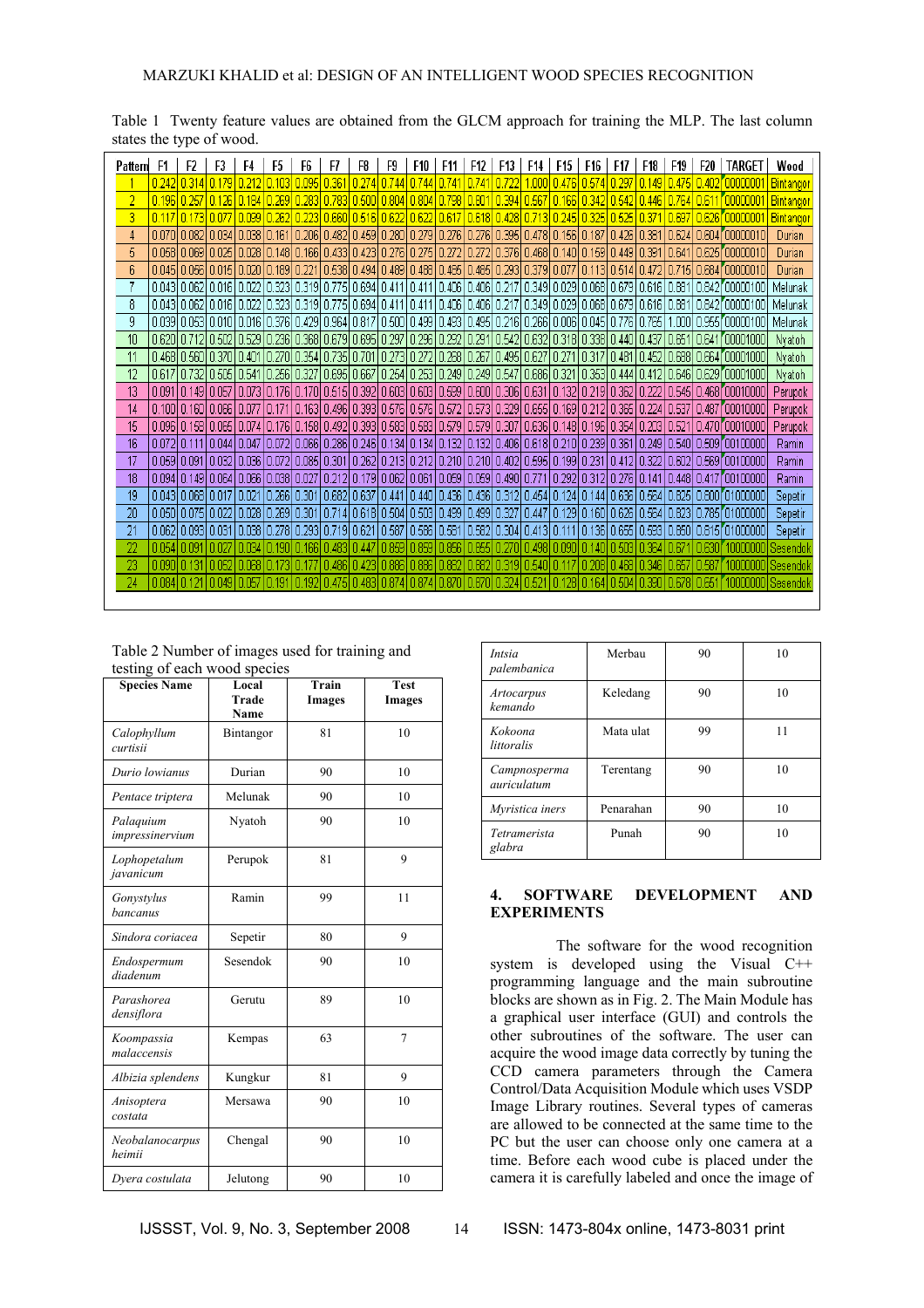the wood cube is extracted, the user can input informative data into the Database Module such as the date of the sample collected, name of person who discovered the wood, and the place where it was found. A screenshot of the Database Module showing this information is as shown in Fig. 6.



Fig. 6. The Database Module of the wood recognition system containing information such as wood image, FRIM identification code, local name, scientific name, place and date found and founder. The middle part shows the features extracted using the GLCM approach.

Image enhancement routines are available in the Image Processing Module which has been developed using the VSDP Image Library. By invoking this module, the image of the wood acquired is enhanced through a set of procedures namely, smoothening, sharpening, binarizing and contrasting and an example of the results of some of these procedures are shown as in Fig. 7. The features of the enhanced image are then extracted using the Feature Extraction Module consisting of the GLCM approach. A set of 5 features are extracted from each orientation and thus providing a total of 20 input features to the ANN for each wood image. By invoking the ANN Module, a MLP model can be configured to have one or two hidden layers with a maximum of 150 hidden neurons in each layer. Other parameters of the MLP can also be set in prior

before it is trained using the BP algorithm. The MLP has to be trained for the entire wood species in the database and using the Database Module the training set can be chosen. The performance of the trained MLP can be tested using the Recognition Module. Usually this is done offline where a set of test images can be chosen from the Database Module.

## **5. APPLICATION OF WOOD RECOGNITION SYSTEM**

Once the MLP has been trained the weights are automatically saved. When the software is re-started to be used, the saved weights after the last training stage will be automatically re-called for use in the recognition stage. The user can set the Wood Recognition Software for online mode in the Main Module. If the user wishes to change or adjust the camera settings, this can be done through the Camera Control/Data Acquisition Module. Once the image is correctly acquired such as when contrasted and focused which the user can observe in the monitor, the Recognition Module can be invoked to get the results of the recognition which is shown as in Fig. 8. The current macroscopic wood anatomy of the actual wood under observation is presented each time and the Recognition Module also show the macroscopic wood anatomy of the answer it gives each time. This makes the system rather attractive to be used as the user can compare the current wood anatomy under observation and that of the answer given by the system. Each time our system is also able to provide two other alternative answers which are the second and third best scores of the ANN output as shown in Fig. 9 when invoked making it rather attractive if the first answer is not highly reliable. Another observation is that the recognition speed of the wood recognition system is highly fast. Using a Pentium IV 2 GHz PC, the wood species is recognized in about 1 second making it faster than a human inspector.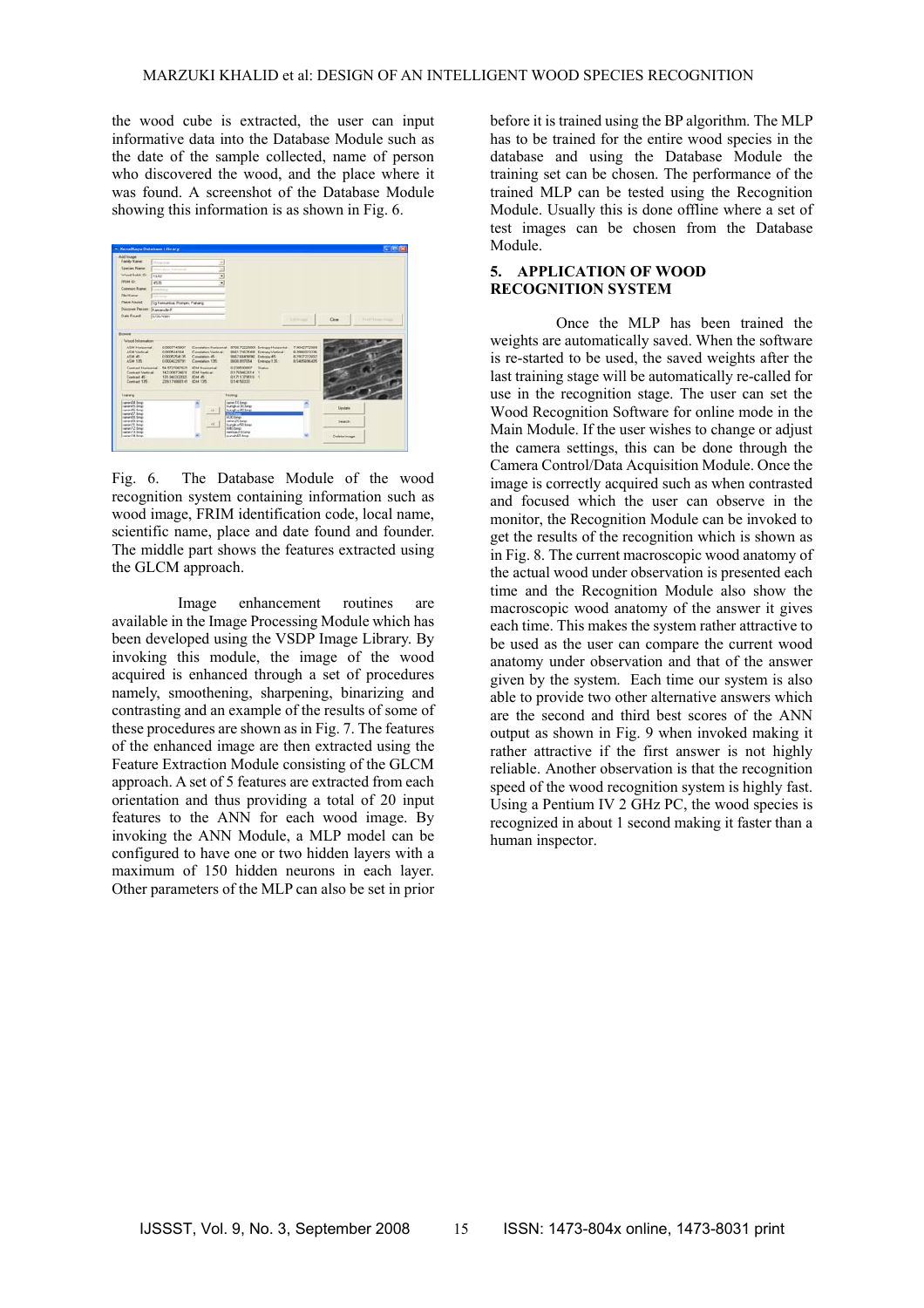## MARZUKI KHALID et al: DESIGN OF AN INTELLIGENT WOOD SPECIES RECOGNITION



Fig. 7. Example of a screenshot of the wood image enhanced using the Image Processing Module.



Fig. 8. Example of the results given by the Recognition Module of the Wood Recognition System.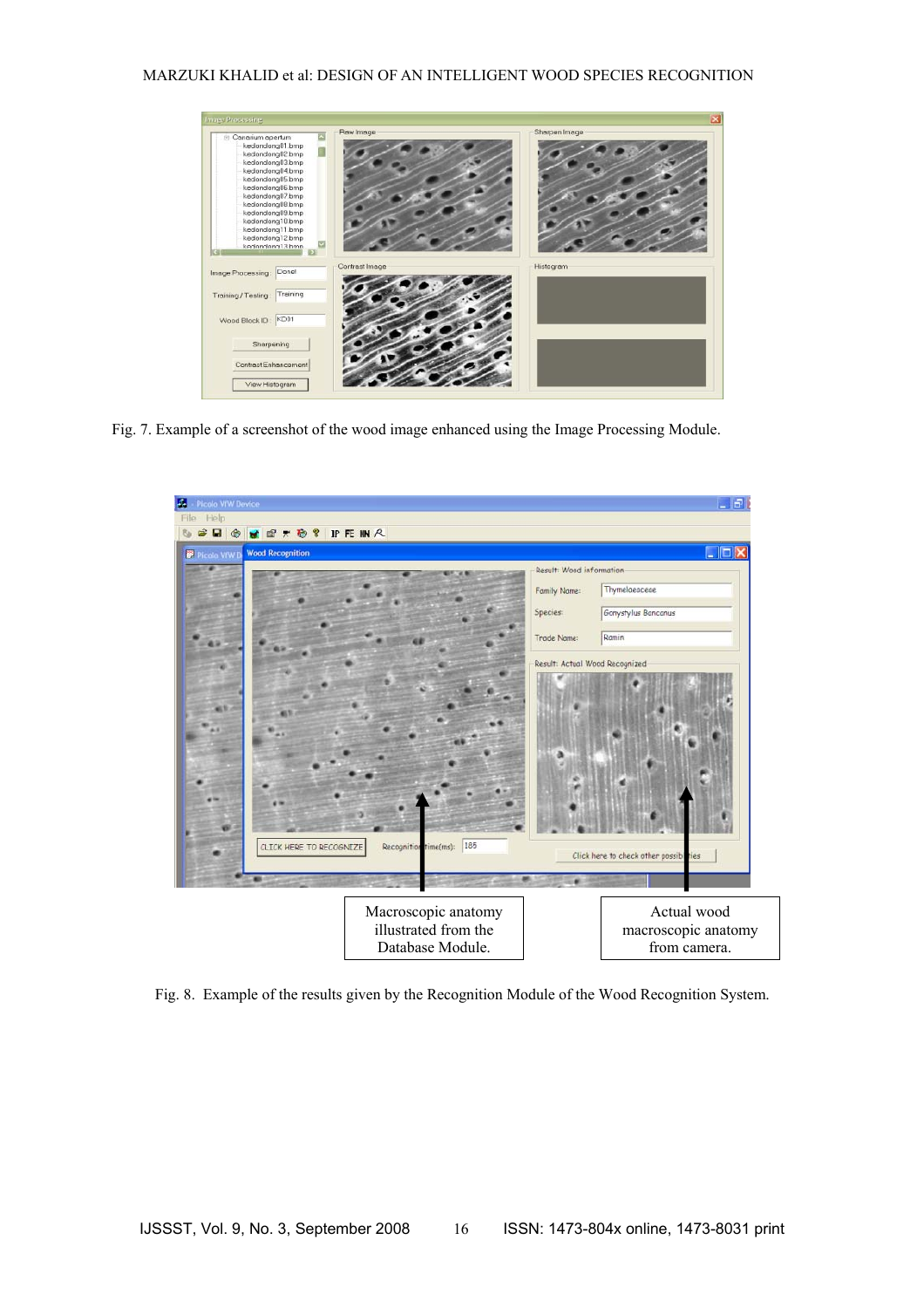## MARZUKI KHALID et al: DESIGN OF AN INTELLIGENT WOOD SPECIES RECOGNITION



Fig. 9. Example showing two other alternative answers together with illustrations of their respective macroscopic anatomies given by the Recognition Module of the Wood Recognition System.

#### **6.0 CONCLUSION**

In this paper, an automatic visual inspection system for the recognition of tropical wood species based on artificial intelligence techniques has been proposed. The system was objectively designed to be cost-effective and as a means to replace wood inspectors due to difficulty in recruiting them as the job is rather laborious. The system has been developed based on an in-house developed image processing library referred to as VSDP. Using the VSDP module vsCAM, CCD cameras of various types can be interfaced to the PC to acquire the wood image. A variety of image processing techniques can be applied using the VSDP modules to enhance the image. In this design we applied the GLCM approach to extract the features from the macroscopic wood anatomy. This GLCM algorithm is robust to rotation such that the wood cubes can be placed under the camera in any orientation. An ANN model based on the popular BP-trained MLP has been incorporated into the software which can be used to train the wood data acquired in the Database Module. The system shows a high rate of accuracy of more than 95% recognition success of 20 different tropical wood species. A more enhanced version of the system is now currently being improved for higher accuracy based on a variety of feature extraction techniques such as wavelet packet analysis and the gabor filter approaches. Several pattern classifiers are being

investigated such support vector machine (SVM) and other ANN paradigms to further improve the classification of the wood species. A portable type of wood recognition device is also currently being designed. It is hoped that the research can further enhance the application of artificial intelligence based products in other application areas in the timber industry.

#### **ACKNOWLEDGMENTS**

The authors would like to thank Mr. Lim Seng Choon and Dr. Tan Yu Eng from FRIM for their initial support to this research. This research has been made possible from the Technofund grant (TF0106C213) from the Malaysian Ministry of Science, Technology and Innovation (MOSTI). **REFERENCES**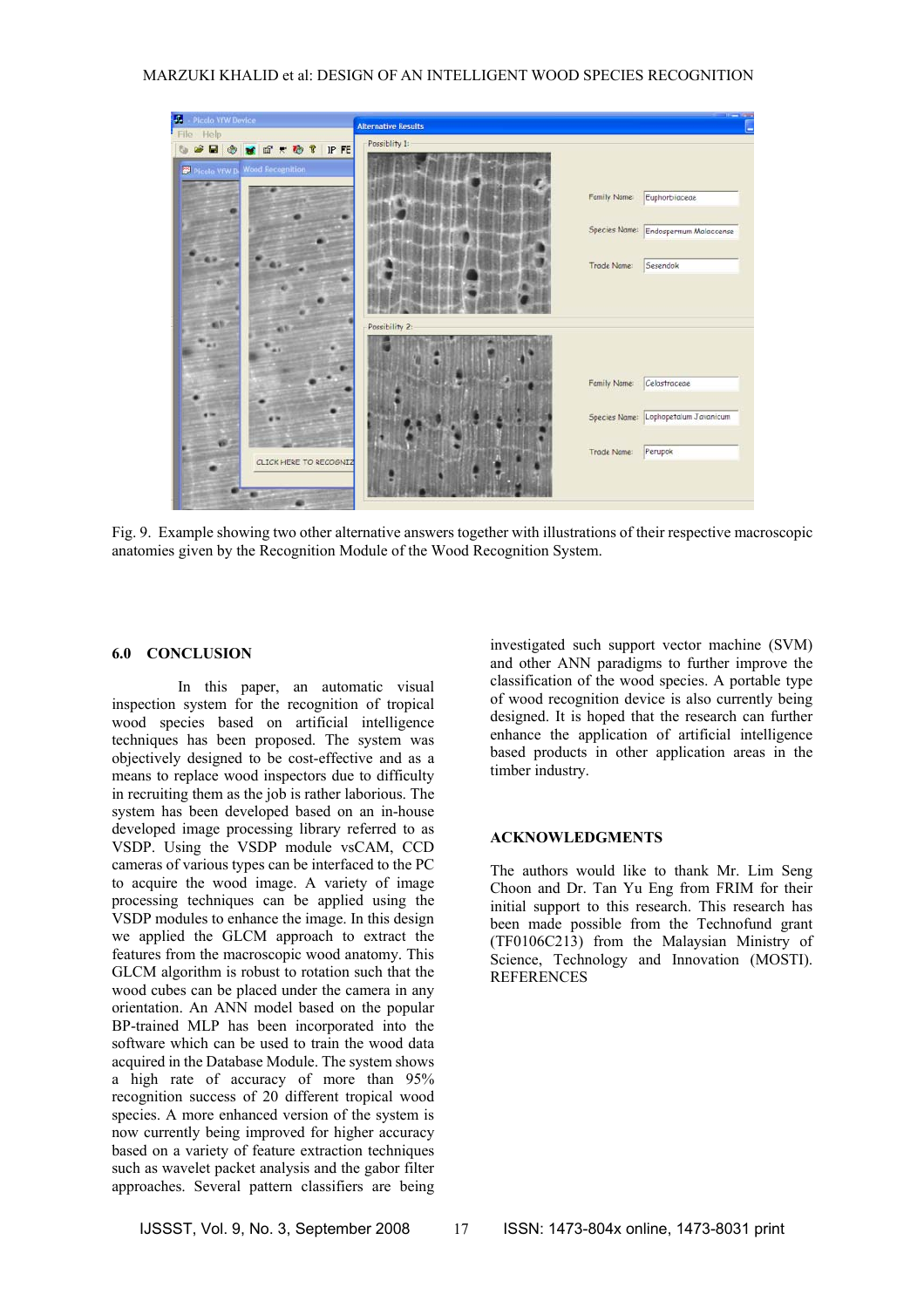#### **REFERENCE**

Brandtberg, T., 2002. "Individual tree-based species classification in high spatial resolution aerial images of forests using fuzzy sets." Fuzzy Sets and Systems 132(3), 371-387.

Chen.C.H., Neural Networks for Financial Market Prediction, *Proc. Int. Conf. On Neural Networks* Vol.2, June 1994, p1199-1202.

Conners, R. W., Cho, T. H. and Araman, P. A., 1989. "Automated Grading of Rough Hardwood Lumber". 3<sup>rd</sup> International Conference on Scanning Technology in Sawmilling – Conference Proceedings. San Francisco, CA, pp. XV1-15.

Conners, R. W., Kline, D. E., Araman, P. A. and Drayer, T. H., 1997. Machine Vision Technology for the Forest Product Industry. Computer 30(7), 43-48.

Gonzalez, R. C. and Woods, R. E., 1992. "Digital Image Processing". Addison-Wesley Publishing Company, US.

Haralick, R.M., Shanmugam, K. & Dinstein, I., 1973. "Textural Features for Image Classification". IEEE Transactions on Systems, Man, and Cybernetics SMC-3(6), 610-621.

Haralick, R.M., 1979. "Statistical and Structural Approaches to Texture". Proceedings of the IEEE 67, 786-894.

Hyun.B.G. and Nam,K., Faults Diagnoses of Rotating Machines by Using Neural Networks: GRNN and BPN, *Proc.of the 1995 IEEE IECON*, Vol.2, p14561461.

Irwin,G., Brown,M. Hogg,B. And Swidenbank,E., Neural Network Modelling of a 200MW Boiler System, *IEE Proc.-Control Theory Appl*., Vol.142, No.6, Nov.1995, p529-536.

Jain, A.K.; Duin, R.P.W. and Mao, J., 2000. "Statistical Pattern Recognition: A Review". IEEE Transactions on Pattern Analysis and Machine Intelligence 22(1), 4-37.

Jordan, R., Feeney, F., Nesbitt, N., and Evertsen, J. A., 1998. "Classification of wood species by neural network analysis of ultrasonic signals"*.* Ultrasonics 36(1-5), 219-222.

Kauppinen, H., 1999. "Development of a Color Machine Vision Method for Wood Surface Inspection". Ph.D. Thesis, Department of Electrical Engineering, University of Oulu.

Lampinen, J. and Smolander, S., 1996. "Self-organizing feature extraction in recognition of wood surface defects and color images". International Journal of Pattern Recognition and Artificial Intelligence 10(2), 97-113.

Marquez,L. And Hill,T., Function Approximation Using Backpropagation and General Regression Neural Networks, *Proc. 26th Hawaii Int. Conf. On Systems Sciences*, Vol.4, p607-15.

Menon, P.K.B., 1993. "Structure and Identification of Malayan Woods". Revised by Ani Sulaiman & Lim Seng Choon, Malayan Forest Records No. 25, Forest Research Institute Malaysia.

Omatu,S., Khalid,M. and Yusof,R., *Neuro-Control and Its Applications*, Springer-Verlag, London, 1995.

Rumelhart, D. E., Hinton, G. E. and Williams, R. J., 1986. "Learning internal representations by error backpropagation, in Rumelhart , D. E. and McClelland , J. L. (Eds.)", Parallel distributed processing. MIT Press, US, pp. 318-362.

Statistical Department of Malaysia, 2008 http://www.statistics.gov.my.

Smith, M., *Neural Networks for Statistical Modeling*, Van Nostrand Reinhold, USA, 1993.